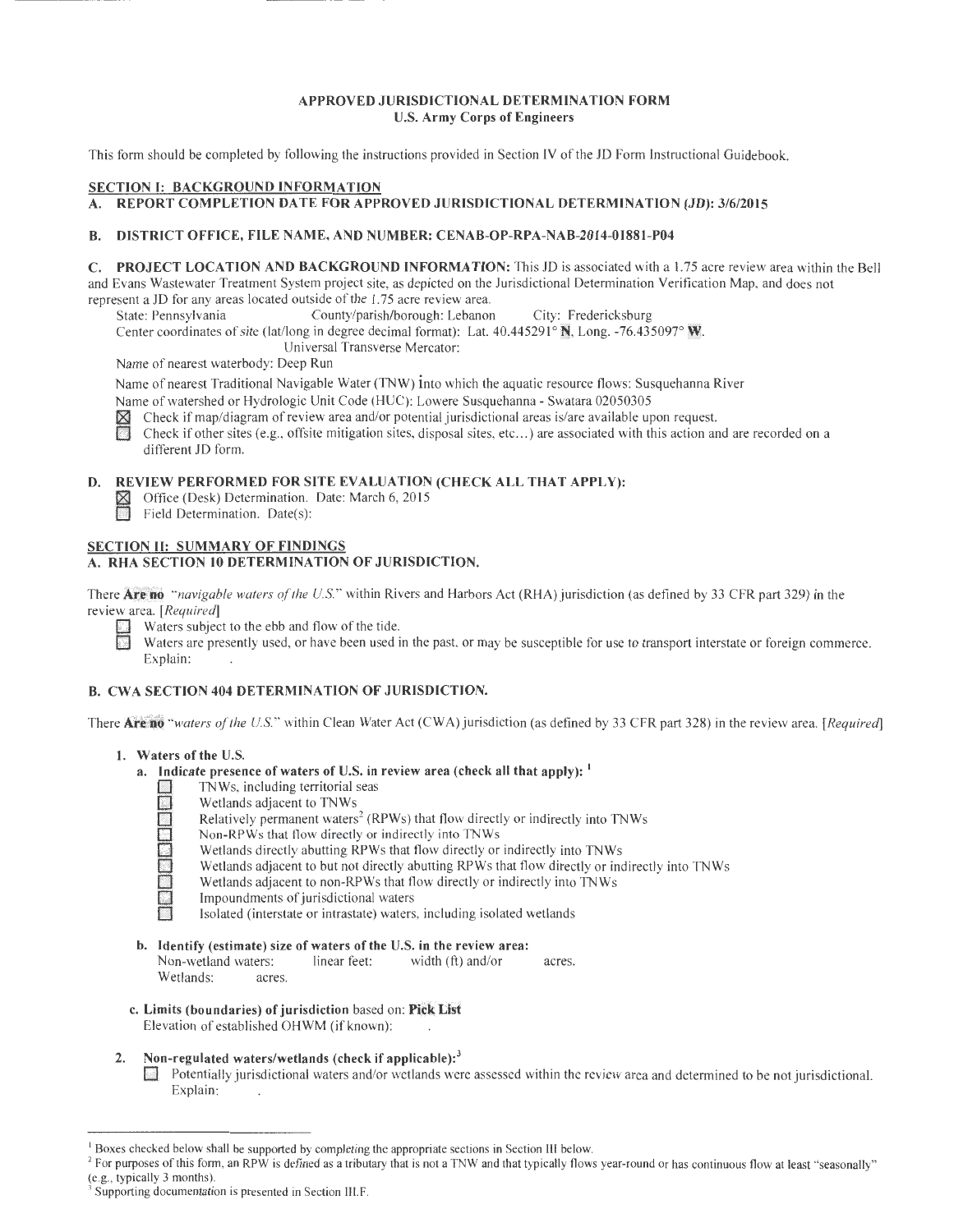#### SECTION III: CWA ANALYSIS

#### A. TNWs AND WETLANDS ADJACENT TO TNWs

The agencies will assert jurisdiction over TNWs and wetlands adjacent to TNWs. If the aquatic resource is a TNW, complete Section III.A.1 and Section III.D.1. only; if the aquatic resource is a wetland adjacent to a TNW, complete Sections III.A.1 and 2 and Section III.D.1.; otherwise, see Section III.B below.

# I. TNW

Identify TNW:

Summarize rationale supporting determination:

# 2. Wetland adjacent to TNW

Summarize rationale supporting conclusion that wetland is "adjacent":

#### B. CHARACTERISTICS OF TRIBUTARY (THAT IS NOT A TNW) AND ITS ADJACENT WETLANDS (IF ANY):

This section summarizes information regarding characteristics of the tributary and its adjacent wetlands, if any, and it helps determine whether or not the standards for jurisdiction established under *Rapanos* have been met.

The agencies will assert jurisdiction over non-navigable tributaries of TNWs where the tributaries are "relatively permanent waters" (RPWs), i.e. tributaries that typically flow year-round or have continuous flow at least seasonally (e.g., typically 3 months). A wetland that directly abuts an RPW is also jurisdictional. If the aquatic resource is not a TNW, but has year-round (perennial) flow, skip to Section III.D.2. If the aquatic resource is a wetland directly abutting a tributary with perennial flow, skip to Section lli.D.4.

A wetland that is adjacent to but that does not directly abut an RPW requires a significant nexus evaluation. Corps districts and EPA regions will include in the record any available information that documents the existence of a significant nexus between a relatively permanent tributary that is not perennial (and its adjacent wetlands if any) and a traditional navigable water, even though a significant nexus finding is not required as a matter of law.

If the waterbody<sup>4</sup> is not an RPW, or a wetland directly abutting an RPW, a JD will require additional data to determine if the waterbody has a significant nexus with a TNW. If the tributary has adjacent wetlands, the significant nexus evaluation must consider the tributary in combination with all of its adjacent wetlands. This significant nexus evaluation that combines, for analytical purposes, the tributary and all of its adjacent wetlands is used whether the review area identified in the JD request is the tributary, or its adjacent wetlands, or both. If the JD covers a tributary with adjacent wetlands, complete Section lli.B.l for the tributary, Section lli.B.2 for any onsite wetlands, and Section lli.B.3 for all wetlands adjacent to that tributary, both onsite and offsite. The determination whether a significant nexus exists is determined in Section III.C below.

I. Characteristics of non-TNWs that flow directly or indirectly into TNW

- (i) General Area Conditions:
	- Watershed size: **Pick List Pick List** Drainage area: Average annual rainfall: inches Average annual snowfall: inches
- (ii) Physical Characteristics:
	- (a) Relationship with TNW: Tributary flows directly into TNW.  $\Box$  Tributary flows through **Pick List** tributaries before entering TNW.

Project waters are Pick List river miles from TNW. Project waters are Pick List river miles from RPW. Project waters are Pick List aerial (straight) miles from TNW. Project waters are **Pick List** aerial (straight) miles from RPW. Project waters cross or serve as state boundaries. Explain:

Identify flow route to  $TNW^5$ : Tributary stream order, if known:

<sup>•</sup> Note that the Instructional Guidebook contains additional information regarding swales, ditches, washes, and erosional features generally and in the arid

<sup>&</sup>lt;sup>5</sup> Flow route can be described by identifying, e.g., tributary a, which flows through the review area, to flow into tributary b, which then flows into TNW.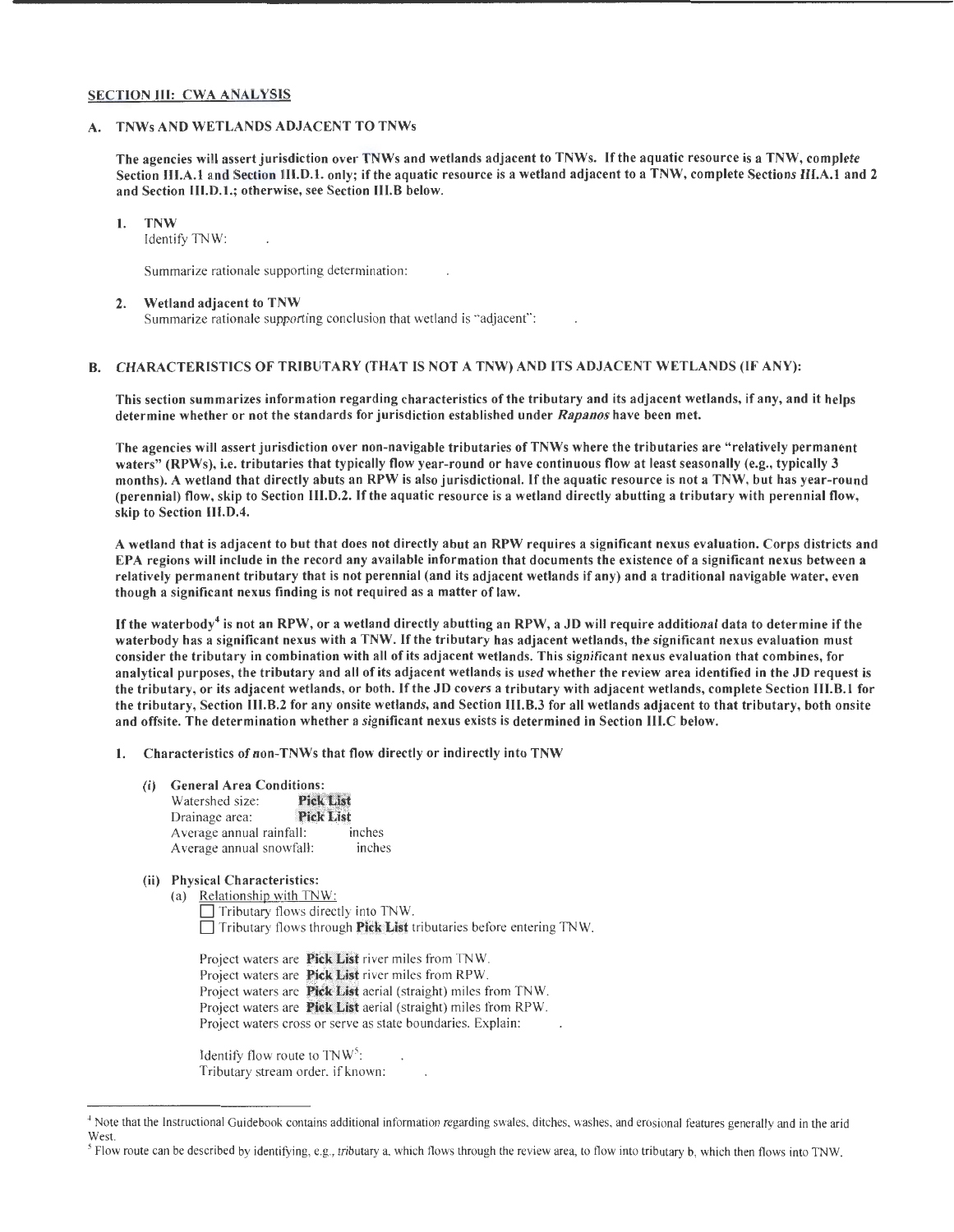|     | (b) General Tributary Characteristics (check all that apply):<br>Tributary is:<br>$\Box$ Natural<br>Artificial (man-made). Explain:<br>Manipulated (man-altered). Explain:                                                                                                                                                                                                                                                                                                                                                                                                                                                                     |
|-----|------------------------------------------------------------------------------------------------------------------------------------------------------------------------------------------------------------------------------------------------------------------------------------------------------------------------------------------------------------------------------------------------------------------------------------------------------------------------------------------------------------------------------------------------------------------------------------------------------------------------------------------------|
|     | Tributary properties with respect to top of bank (estimate):<br>Average width:<br>feet<br>Average depth:<br>feet<br>Average side slopes: Pick List.                                                                                                                                                                                                                                                                                                                                                                                                                                                                                            |
|     | Primary tributary substrate composition (check all that apply):<br>$\Box$ Silts<br>Sands<br>Concrete<br>Muck<br>Cobbles<br>Gravel<br>Vegetation. Type/% cover:<br>Bedrock<br>$\Box$ Other. Explain:                                                                                                                                                                                                                                                                                                                                                                                                                                            |
|     | Tributary condition/stability [e.g., highly eroding, sloughing banks]. Explain:<br>Presence of run/riffle/pool complexes. Explain:<br>Tributary geometry: Pick List<br>Tributary gradient (approximate average slope):<br>$\frac{0}{0}$                                                                                                                                                                                                                                                                                                                                                                                                        |
| (c) | Flow:<br>Tributary provides for: Pick List<br>Estimate average number of flow events in review area/year: Pick List<br>Describe flow regime:<br>Other information on duration and volume:                                                                                                                                                                                                                                                                                                                                                                                                                                                      |
|     | Surface flow is: Pick List. Characteristics:                                                                                                                                                                                                                                                                                                                                                                                                                                                                                                                                                                                                   |
|     | Subsurface flow: Pick List. Explain findings:<br>$\Box$ Dye (or other) test performed:                                                                                                                                                                                                                                                                                                                                                                                                                                                                                                                                                         |
|     | Tributary has (check all that apply):<br>$\Box$ Bed and banks<br>$\Box$ OHWM <sup>6</sup> (check all indicators that apply):<br>clear, natural line impressed on the bank<br>the presence of litter and debris<br>destruction of terrestrial vegetation<br>changes in the character of soil<br>the presence of wrack line<br>shelving<br>vegetation matted down, bent, or absent<br>sediment sorting<br>leaf litter disturbed or washed away<br>scour<br>sediment deposition<br>multiple observed or predicted flow events<br>abrupt change in plant community<br>water staining<br>other (list):<br>Discontinuous OHWM. <sup>7</sup> Explain: |
|     | If factors other than the OHWM were used to determine lateral extent of CWA jurisdiction (check all that apply):<br>Mean High Water Mark indicated by:<br>High Tide Line indicated by:<br>oil or scum line along shore objects<br>$\Box$ survey to available datum;<br>fine shell or debris deposits (foreshore)<br>physical markings:<br>vegetation lines/changes in vegetation types.<br>physical markings/characteristics<br>tidal gauges<br>other (list):                                                                                                                                                                                  |
|     | (iii) Chemical Characteristics:                                                                                                                                                                                                                                                                                                                                                                                                                                                                                                                                                                                                                |

Characterize tributary (e.g., water color is clear, discolored, oily film; water quality; general watershed characteristics, etc.). Explain:

Identify specific pollutants, if known:

 $\bar{\alpha}$ 

<sup>&</sup>lt;sup>6</sup>A natural or man-made discontinuity in the OHWM does not necessarily sever jurisdiction (e.g., where the stream temporarily flows underground, or where the OHWM has been removed by development or agricultural practices). Where there is a break in the OHWM that is unrelated to the waterbody's flow regime (e.g., flow over a rock outcrop or through a culvert), the agencies will look for indicators of flow above and below the break.<br><sup>7</sup>Ibid.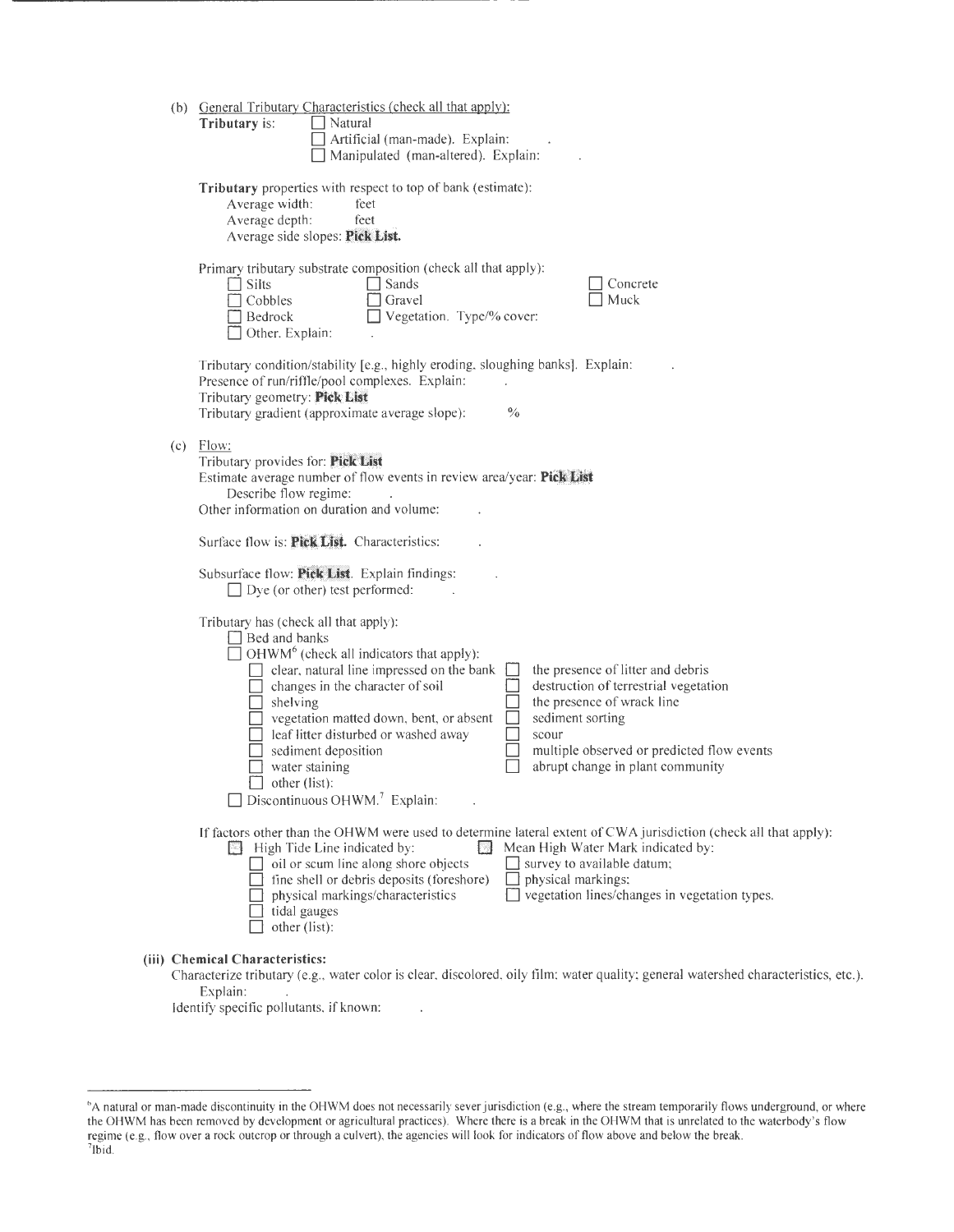# (iv) Biological Characteristics. Channel supports (check all that apply):<br> **Exercise** Riparian corridor. Characteristics (type, average width):<br> **Exercise** Wetland fringe. Characteristics:

- Riparian corridor. Characteristics (type, average width):
- $\Box$  Wetland fringe. Characteristics:<br>  $\Box$  Habitat for:
	- Habitat for:
		- D Federally Listed species. Explain findings:
		- Fish/spawn areas. Explain findings:
		- D Other environmentally-sensitive species. Explain findings:
		- $\Box$  Aquatic/wildlife diversity. Explain findings:

#### **2. Characteristics of wetlands adjacent to non-TNW that flow directly or indirectly into TNW**

#### **(i) Physical Characteristics:**

- (a) General Wetland Characteristics: Properties: Wetland size: acres Wetland type. Explain: Wetland quality. Explain: Project wetlands cross or serve as state boundaries. Explain:
- (b) General Flow Relationship with Non-TNW: Flow is: Pick List. Explain:

Surface flow is: Pick List Characteristics:

Subsurface flow: **Pick List**. Explain findings:  $\Box$  Dye (or other) test performed:

#### (c) Wetland Adjacency Determination with Non-TNW:

 $\Box$  Directly abutting

- D Not directly abutting
	- Discrete wetland hydrologic connection. Explain:
	- **Explain:** Ecological connection. Explain:
	- D Separated by berm/barrier. Explain:

#### (d) Proximity (Relationship) to TNW

Project wetlands are **Pick List** river miles from TNW. Project waters are **Pick List** aerial (straight) miles from TNW. Flow is from: Pick List. Estimate approximate location of wetland as within the **Pick List** floodplain.

#### **(ii) Chemical Characteristics:**

Characterize wetland system (e.g., water color is clear, brown, oil film on surface; water quality; general watershed characteristics; etc.). Explain:

Identify specific pollutants, if known:

# **(iii) Biological Characteristics. Wetland supports (check all that apply):**

- Riparian buffer. Characteristics (type, average width):<br>
Degetation type/percent cover. Explain:
	- Vegetation type/percent cover. Explain:
- D Habitat for:
	- $\Box$  Federally Listed species. Explain findings:
	- D Fish/spawn areas. Explain findings:
	- $\Box$  Other environmentally-sensitive species. Explain findings:
	- $\Box$  Aquatic/wildlife diversity. Explain findings:

# **3. Characteristics of all wetlands adjacent to the tributary (if any)**

All wetland(s) being considered in the cumulative analysis: **Pick List** Approximately () acres in total are being considered in the cumulative analysis.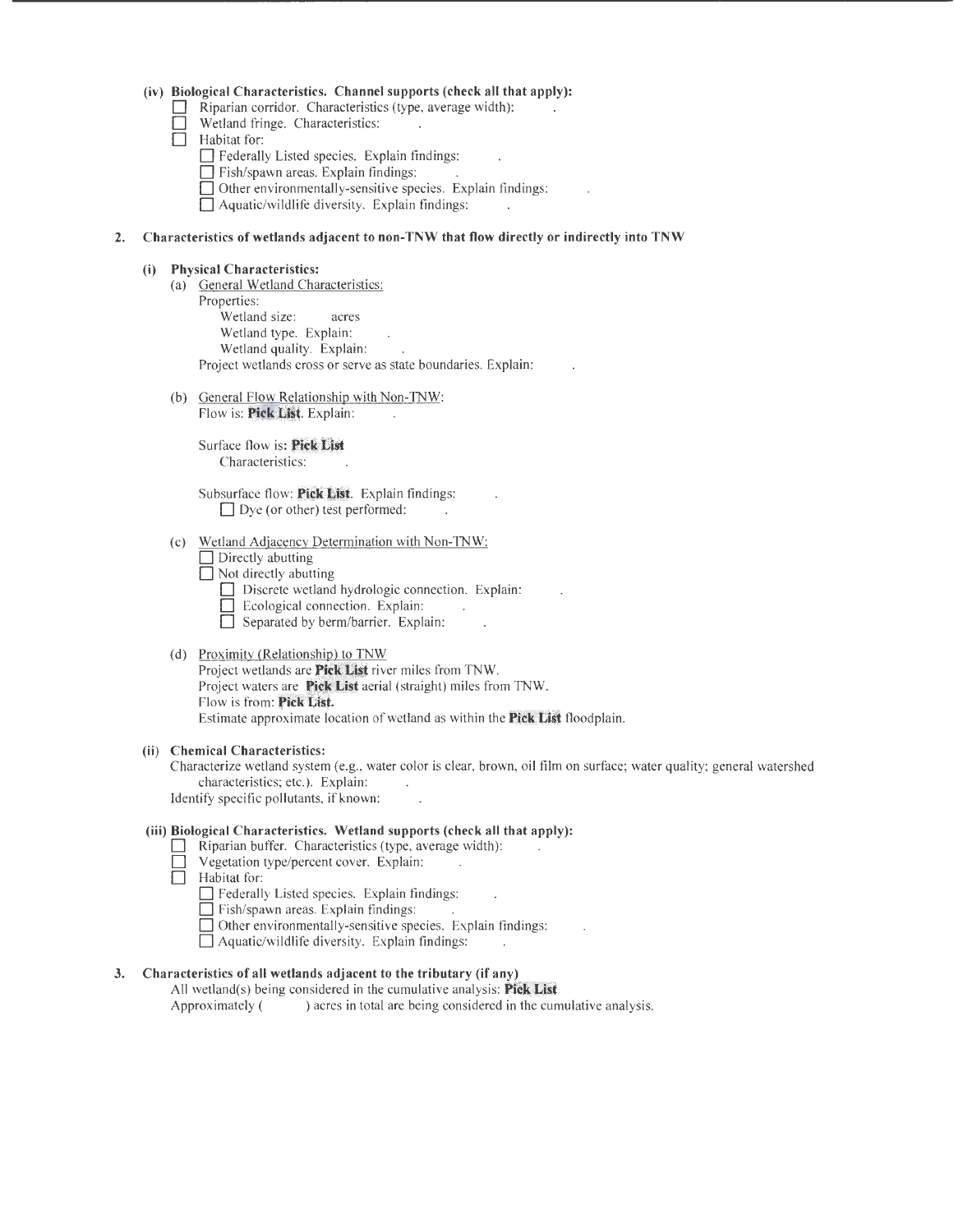For each wetland, specify the following:

Directly abuts? (Y/N) Size (in acres) Directly abuts? (Y/N) Size (in acres)

Summarize overall biological, chemical and physical functions being performed:

# C. SIGNIFICANT NEXUS DETERMINATION

A significant nexus analysis will assess the flow characteristics and functions of the tributary itself and the functions performed by any wetlands adjacent to the tributary to determine if they significantly affect the chemical, physical, and biological integrity of a TNW. For each of the following situations, a significant nexus exists ifthe tributary, in combination with all of its adjacent wetlands, has more than a speculative or insubstantial effect on the chemical, physical and/or biological integrity of a TNW. Considerations when evaluating significant nexus include, but are not limited to the volume, duration, and frequency of the flow of water in the tributary and its proximity to a TNW, and the functions performed by the tributary and all its adjacent wetlands. It is not appropriate to determine significant nexus based solely on any specific threshold of distance (e.g. between a tributary and its adjacent wetland or between a tributary and the TNW). Similarly, the fact an adjacent wetland lies within or outside of a floodplain is not solely determinative of significant nexus.

#### Draw connections between the features documented and the effects on the TNW, as identified in the *Rapanos* Guidance and discussed in the Instructional Guidebook. Factors to consider include, for example:

- Does the tributary, in combination with its adjacent wetlands (if any), have the capacity to carry pollutants or flood waters to TNWs, or to reduce the amount of pollutants or flood waters reaching a TNW?
- Does the tributary, in combination with its adjacent wetlands (if any), provide habitat and lifecycle support functions for fish and other species, such as feeding, nesting, spawning, or rearing young for species that are present in the TNW?
- Does the tributary, in combination with its adjacent wetlands (if any), have the capacity to transfer nutrients and organic carbon that support downstream foodwebs?
- Does the tributary, in combination with its adjacent wetlands (if any), have other relationships to the physical, chemical, or biological integrity of the TNW?

#### Note: the above list of considerations is not inclusive and other functions observed or known to occur should be documented below:

- 1. Significant nexus findings for non-RPW that has no adjacent wetlands and flows directly or indirectly into TNWs. Explain findings of presence or absence of significant nexus below, based on the tributary itself, then go to Section lll.D:
- 2. Significant nexus findings for non-RPW and its adjacent wetlands, where the non-RPW flows directly or indirectly into TNWs. Explain findings of presence or absence of significant nexus below, based on the tributary in combination with all of its adjacent wetlands, then go to Section 111.0:
- 3. Significant nexus findings for wetlands adjacent to an RPW but that do not directly abut the RPW. Explain findings of presence or absence of significant nexus below, based on the tributary in combination with all of its adjacent wetlands, then go to Section III.D:

# D. DETERMINATIONS OF JURISDICTIONAL FINDINGS. THE SUBJECT WATERS/WETLANDS ARE (CHECK ALL THAT APPLY):

- 1. TNWs and Adjacent Wetlands. Check all that apply and provide size estimates in review area:  $\Box$  TNWs: linear feet width (ft), Or, acres. **E** Wetlands adjacent to TNWs: acres.
- 2. RPWs that flow directly or indirectly into TNWs.
	- 0 Tributaries ofTNWs where tributaries typically flow year-round are jurisdictional. Provide data and rationale indicating that tributary is perennial:
	- $\Box$  Tributaries of TNW where tributaries have continuous flow "seasonally" (e.g., typically three months each year) are jurisdictional. Data supporting this conclusion is provided at Section Ill. B. Provide rationale indicating that tributary flows seasonally: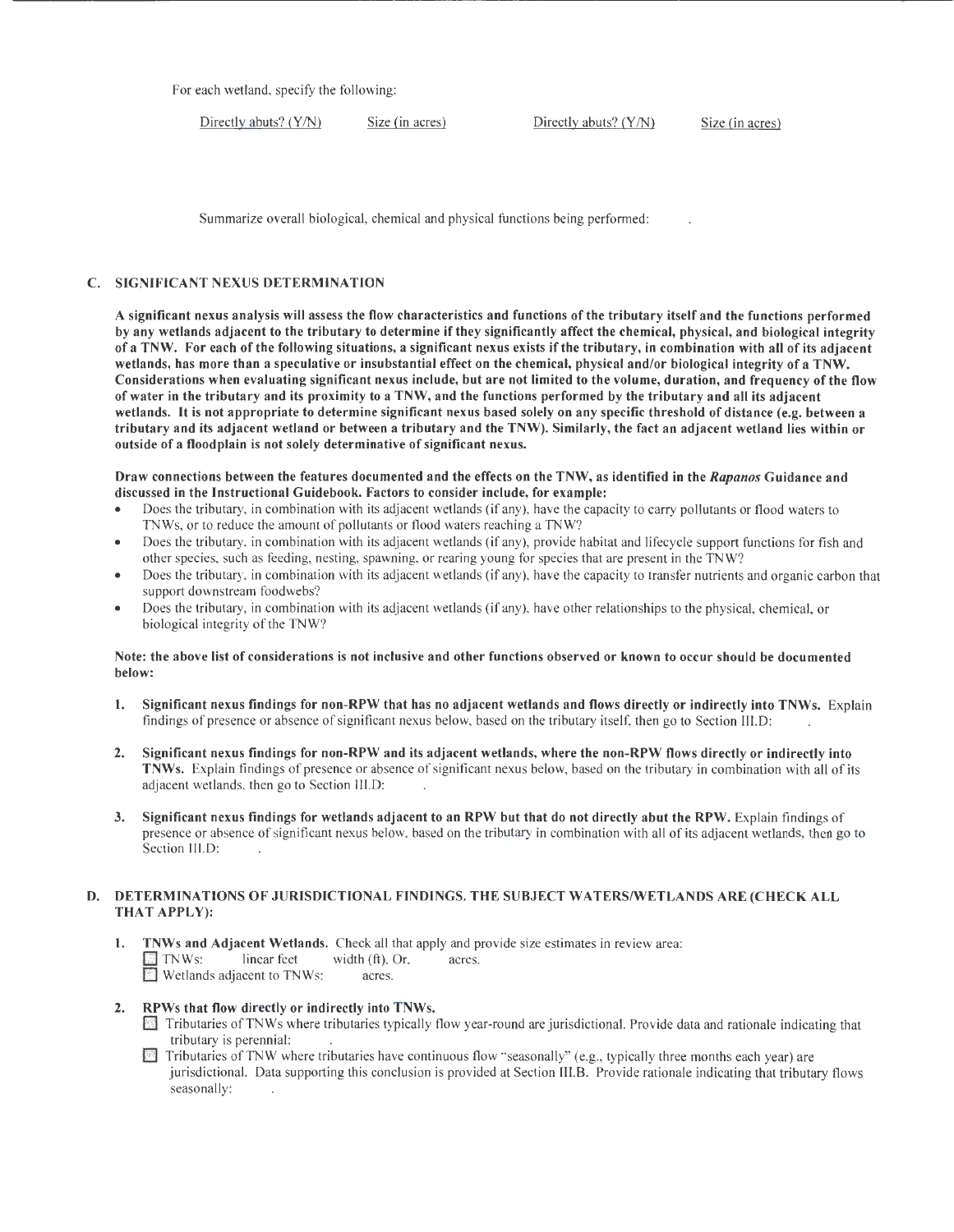Provide estimates for jurisdictional waters in the review area (check all that apply):

**Example 1** Tributary waters: linear feet width (ft).<br> **C**Other non-wetland waters: acres.

- - Identify type(s) of waters:

# 3. Non-RPWs<sup>8</sup> that flow directly or indirectly into TNWs.

0 Waterbody that is not a TNW or an RPW, but flows directly or indirectly into a TNW, and it has a significant nexus with a TNW is jurisdictional. Data supporting this conclusion is provided at Section lll.C.

Provide estimates for jurisdictional waters within the review area (check all that apply):<br>
Tributary waters: linear feet width (ft).

 $\cdot$ 

 $\ddot{\phantom{0}}$ 

- Tributary waters:
	- Other non-wetland waters: acres.
		- Identify type(s) of waters:

# 4. Wetlands directly abutting an RPW that flow directly or indirectly into TNWs.

- Wetlands directly abut RPW and thus are jurisdictional as adjacent wetlands.
- **Example 1** Wetlands directly abutting an RPW where tributaries typically flow year-round. Provide data and rationale indicating that tributary is perennial in Section lll.D.2, above. Provide rationale indicating that wetland is directly abutting an RPW:
- Wetlands directly abutting an RPW where tributaries typically flow "seasonally." Provide data indicating that tributary is seasonal in Section 111.8 and rationale in Section III.D.2, above. Provide rationale indicating that wetland is directly abutting an RPW:

Provide acreage estimates for jurisdictional wetlands in the review area: acres.

- 5. Wetlands adjacent to but not directly abutting an RPW that flow directly or indirectly into TNWs.
	- 01 Wetlands that do not directly abut an RPW, but when considered in combination with the tributary to which they are adjacent and with similarly situated adjacent wetlands, have a significant nexus with a TNW are jurisidictional. Data supporting this conclusion is provided at Section JII.C.

Provide acreage estimates for jurisdictional wetlands in the review area: acres.

# 6. Wetlands adjacent to non-RPWs that flow directly or indirectly into TNWs.

Wetlands adjacent to such waters, and have when considered in combination with the tributary to which they are adjacent and with similarly situated adjacent wetlands, have a significant nexus with a TNW are jurisdictional. Data supporting this conclusion is provided at Section IILC.

Provide estimates for jurisdictional wetlands in the review area: acres.

- 7. Impoundments of jurisdictional waters.<sup>9</sup>
	- As a general rule, the impoundment of a jurisdictional tributary remains jurisdictional.
	- **Demonstrate that impoundment was created from "waters of the U.S.," or**
	- Demonstrate that water meets the criteria for one of the categories presented above (1-6), or
	- Demonstrate that water is isolated with a nexus to commerce (see E below).

#### E. ISOLATED INTERSTATE OR INTRA-STATE WATERS, INCLUDING ISOLATED WETLANDS, THE USE, DEGRADATION OR DESTRUCTION OF WHICH COULD AFFECT INTERSTATE COMMERCE, INCLUDING ANY SUCH WATERS (CHECK ALL THAT APPLY):<sup>10</sup>

- $\Box$  which are or could be used by interstate or foreign travelers for recreational or other purposes.
- $\Box$  from which fish or shellfish are or could be taken and sold in interstate or foreign commerce.
- which are or could be used for industrial purposes by industries in interstate commerce.
- Interstate isolated waters. Explain:
- **[10]** Other factors. Explain:

#### Identify water body and summarize rationale supporting determination:

<sup>&</sup>lt;sup>8</sup>See Footnote #3.

 $\degree$  To complete the analysis refer to the key in Section III.D.6 of the Instructional Guidebook.

<sup>&</sup>lt;sup>10</sup> Prior to asserting or declining CWA jurisdiction based solely on this category, Corps Districts will elevate the action to Corps and EPA HQ for review consistent with the process described in the Corps/EPA *Memorandum Regarding CWA Act Jurisdiction Following Rapanos.*